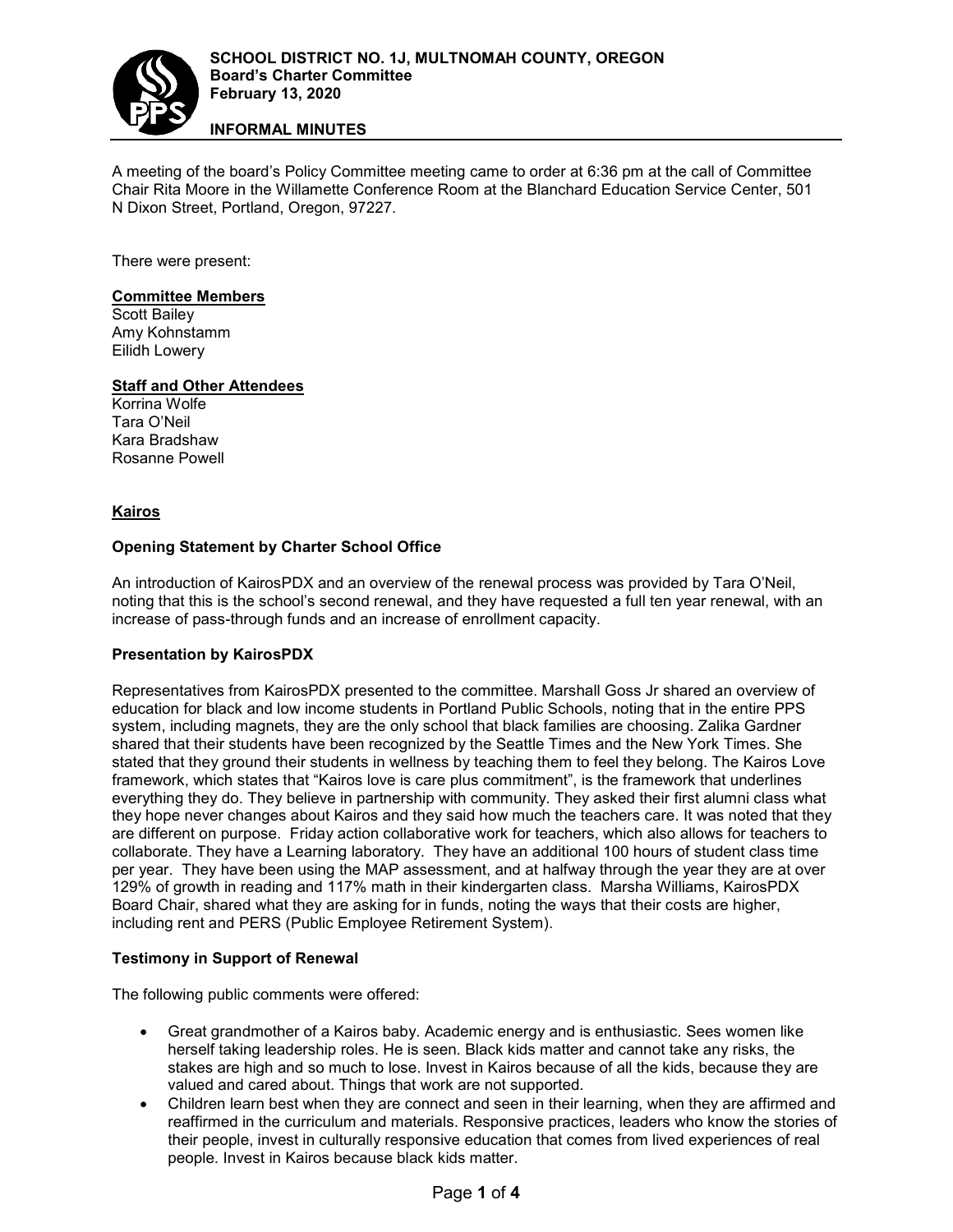- Unpack identities, asks white educators to recognize that white supremely is at the core of education. Three years is not enough. Was taught in a progressive education program that she should not tell her students that she loved them, but Kairos taught her it was the most important.
- What if equity was more than pretty words sitting on a shelf. Imagine if PPS chose to focus on the success of black students. Kairos has the tools to help with the heavy lifting of the work. PPS has a we know best for you people attitude, which is a form of keeping enslaved. It's time to work together to break the cycle.
- Lived in PDX for over 50 years, and has seen transformation. Has three grandchildren. One left and came back and his math increased and learned self-reflection. Beneficial, coordinating, progress, communication. Kairos is important.

# **Testimony in Opposition of renewal**

None

## **Questions and Answers with Board Charter Committee**

Describe major events in the last three years? Moved into a new building, grew from 85 to over 200 students, and the transition of going from building to sustainable. Growth and increased synergy. There was a lot of challenges with their partnership with PPS and felt like they didn't matter.

What would a ten year renewal mean? Having a ten year contract would make it easier to navigate having to move. They would love to have their own space, to create security.

What services do you receive direct from the district? The support from the charter office is amazin after the hiring of Tara, they've tried to help connecting them to the services that are available to them. The only real services they have received from the district are SPED services and the Charter Office.

What strategies have they used to get proficiency in core subjects? They've used MAP testing to track from kinder and so they were able to make sure revamp curriculum in targeted areas. They are taking curriculum, looking at how to provide a culturally relevant lens and providing it to all students, not just students who are behind. They implored district to not wait until  $3<sup>rd</sup>$  grade to map testing, because it's statistically impossible to catch them back up if you wait until the  $3<sup>rd</sup>$  grade.

What would you do with the additional pass-through funds? They would like to better pay their amazing teachers who are working at under market rate then get mathematics instructional support.

What are your significant goals for your students in 10 years? Beautiful building with space, counseling space, and reflection space. Meet students where they are, without stigma, with families. Have a robust  $3<sup>rd</sup> - 5<sup>th</sup>$  grade. Dreams about athletic things. Wants their kids to be comfortable in their skin, to be compassionate and connected and practice empathy.

How could PPS be a better partner and what could Kairos share with PPS? Self-reflective protocol is one thing they do that they would like to see all students do, students spending time with students in other schools, social-emotional tools, collaboration with middle schools. Create a full range from early education all the way to Jefferson High School.

## **Portland Village School**

## **Opening Statement by Charter School Office**

An introduction of Portland Village School (PVS) was provided by Tara O'Neil. She noted that the full renewal was requested by the board last year, adding that the Board had been provided the report card and a summary and analysis. She shared that an Improvement plan was implemented in 2018/19, and while they still don't meet, they have made significant progress in one year, and has continued to make progress this year. There has been significant turn over in office and leadership, which effected their financial audit, but since then they have hired an outside firm to provide support. She added that the school is in the 13<sup>th</sup> year of operation, that this is their third charter renewal request. They requested a renewal for 10 years.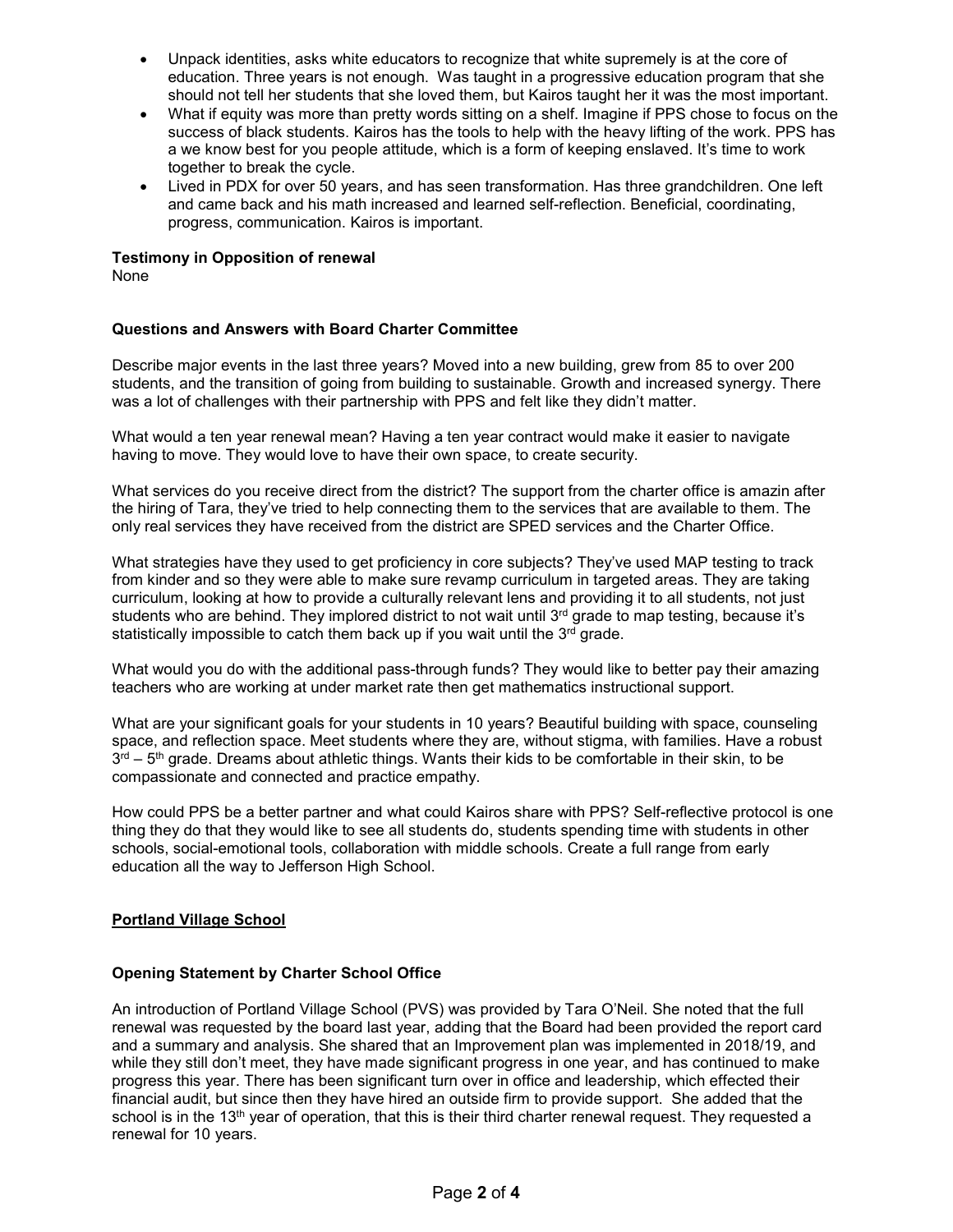## **Presentation by Portland Village School**

Maureen Markley, PVS Board Chair, shared that they've done some deep work in the past few years, that they had a short term principal while they looked for a director, which allowed them to take their time and find a director who was grounded in equity work, trauma support, and tiered supports in school, and found Dr. Jenny Stackhouse (Dr. J). They've been looking at why their school's enrollment is more white than the community and city around them. They are funding racial equity work and training, for parent community and staff. She added that they funded a full time counselor position and looking forward to bringing restorative justice. She noted that the school is 22% students of color, 15% direct certification, and 19% students with disabilities. Their mission is to advance an art integrated education that teaches respect by developing the head, heart, and hands of children from all backgrounds. Charter schools allows for innovation, and can develop strong relationships. Students loop with their teachers 1-4 and then 5-6 and 7-8 allowing for students to build relationships with their teachers, they know each other and can support each other, which builds socio-emotional and academic success.

Shawn O'Leary, counselor at PVS shared that the goal is to be social and emotional support in the school and to bring individual and group counseling, crisis intervention, and parent outreach. He began a Gay Straight Alliance (GSA) and Peer Leadership groups, and makes sure the school is safe as a whole, and supports the teachers as well.

Dr. J shared that they believe that daily art integration to teach about cultures is a committed model to whole child. They have been working with families to teach the importance of opting in to testing. They've implemented professional learning communities for teachers. They have increase the percentage of Hispanic students, and provide Spanish instruction, making it a natural partnership. She added that they are asking for a 10 year renewal to help get grants for a new school building.

#### **Testimony in Support of Renewal**

The following public comments were offered:

- Love our school, moved from San Francisco knowing the school was opening. Believes in public schools and in Waldorf. Daughter is now a senior at Lincoln and she is a straight A student and believes it's because she got to be a kid in her imaginative self and learn through play and knitting which created an experience that synced her parts.
- Has a third grade son, who started in kindergarten. It was very important for her son to have movement which helps him focus. Mental health is suffering, and the school helps continue their innocence. Son is excited for homework. Happy and playing without media involved. There are families from Venezuela, Mexico, Japan and other countries. She is part of the equity committee and she supports in the classroom. Children feel supported in who they are in where they come from.
- New parent at the Village School, feel that it is the best fit. Draw was that they build emotional intelligence. Their child was adopted from foster care and the classroom gives him space for big feelings. Class makes bread and soup once a week. As new parents, they are welcomed with open arms, supported by the lack of technology. Feels supported as a parent.
- Blended family, with non-binary gender partner, and has a child with special needs. Has a hard time in main stream classrooms because of sensory reasons, and the environment at PVS calms him. The color of the walls of the classrooms are gradually moving from internal to external expressions. Son was supported by special needs teams. The looping aspect speaks strongly to specific kids who need it developmentally and has made a huge difference to her student. Found a community of like minded people.

#### **Testimony in Opposition of renewal**

None

#### **Questions and Answers with Board Charter Committee**

What changes were put in place as far as practices? Implementation of professional learning communities. Looking at collaborative work and support looks like, looking at the data and figure out what the data is telling them. Multi-tiered systems of support. Board freed up money to add math specialist.

What are you doing for outreach to increase your diversity? They instituted a weighted lottery, which was only allowed by the state two years ago. They chose four of the seven weighting options, which were race, ethnicity, poverty and English language learners (ELL). On an operational level they worked to